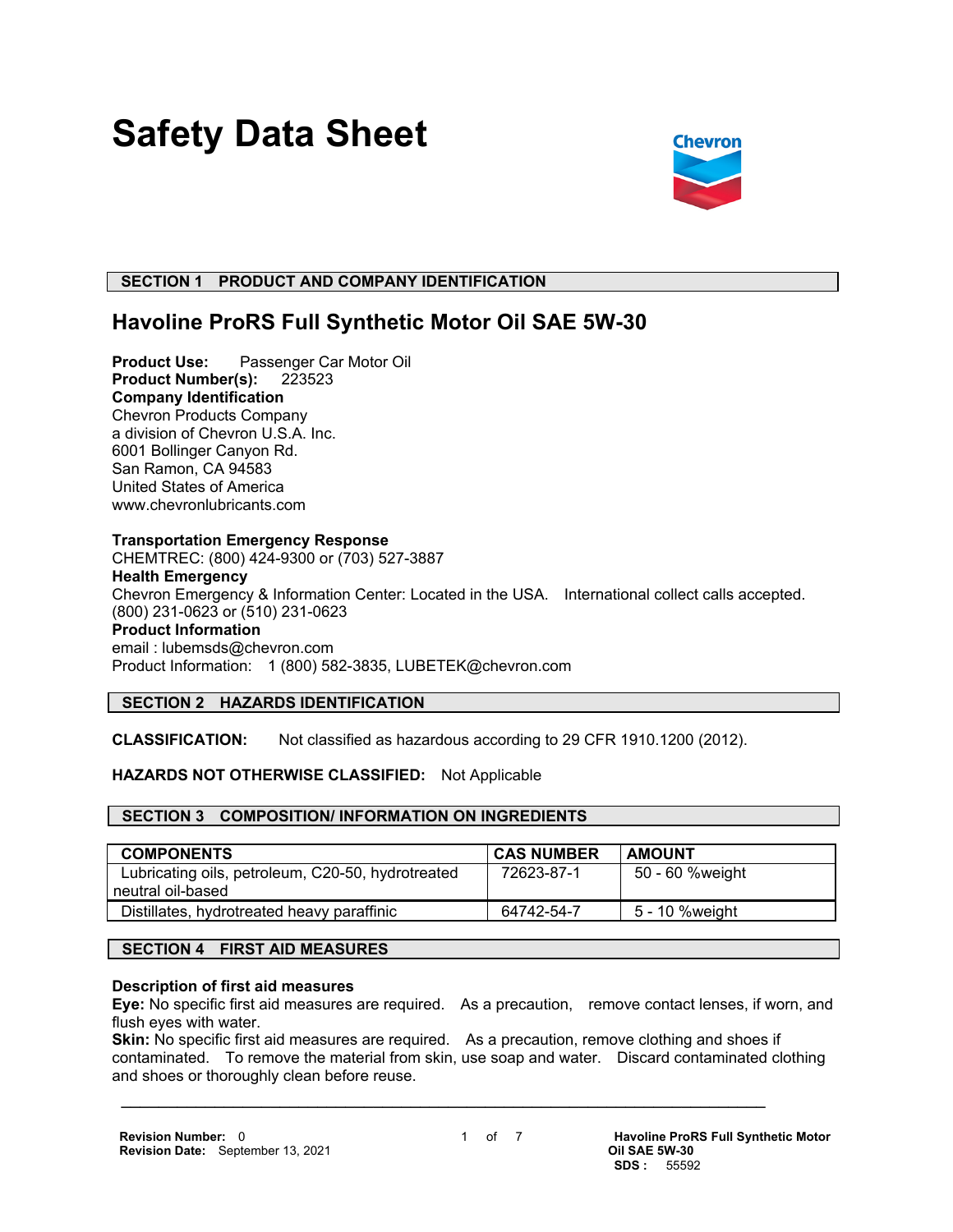**Ingestion:** No specific first aid measures are required. Do not induce vomiting. As a precaution, get medical advice.

**Inhalation:** No specific first aid measures are required. If exposed to excessive levels of material in the air, move the exposed person to fresh air. Get medical attention if coughing or respiratory discomfort occurs.

#### **Most important symptoms and effects, both acute and delayed IMMEDIATE HEALTH EFFECTS**

**Eye:** Not expected to cause prolonged or significant eye irritation.

**Skin:** Contact with the skin is not expected to cause prolonged or significant irritation. Contact with the skin is not expected to cause an allergic skin response. Not expected to be harmful to internal organs if absorbed through the skin.

**Ingestion:** Not expected to be harmful if swallowed.

**Inhalation:** Not expected to be harmful if inhaled. Contains a synthetic hydrocarbon oil. May cause respiratory irritation or other pulmonary effects following prolonged or repeated inhalation of oil mist at airborne levels above the recommended mineral oil mist exposure limit. Symptoms of respiratory irritation may include coughing and difficulty breathing.

#### **DELAYED OR OTHER HEALTH EFFECTS:** Not classified

#### **Indication of any immediate medical attention and special treatment needed** Not Applicable

#### **SECTION 5 FIRE FIGHTING MEASURES**

**EXTINGUISHING MEDIA:** Use water fog, foam, dry chemical or carbon dioxide (CO2) to extinguish flames.

#### **PROTECTION OF FIRE FIGHTERS:**

**Fire Fighting Instructions:** This material will burn although it is not easily ignited. See Section 7 for proper handling and storage. For fires involving this material, do not enter any enclosed or confined fire space without proper protective equipment, including self-contained breathing apparatus. **Combustion Products:** Highly dependent on combustion conditions. A complex mixture of airborne solids, liquids, and gases including carbon monoxide, carbon dioxide, and unidentified organic compounds will be evolved when this material undergoes combustion. Combustion may form oxides of: Nitrogen.

#### **SECTION 6 ACCIDENTAL RELEASE MEASURES**

**Protective Measures:** Eliminate all sources of ignition in vicinity of spilled material.

**Spill Management:** Stop the source of the release if you can do it without risk. Contain release to prevent further contamination of soil, surface water or groundwater. Clean up spill as soon as possible, observing precautions in Exposure Controls/Personal Protection. Use appropriate techniques such as applying non-combustible absorbent materials or pumping. Where feasible and appropriate, remove contaminated soil. Place contaminated materials in disposable containers and dispose of in a manner consistent with applicable regulations.

**Reporting:** Report spills to local authorities and/or the U.S. Coast Guard's National Response Center at (800) 424-8802 as appropriate or required.

#### **SECTION 7 HANDLING AND STORAGE**

**General Handling Information:** Avoid contaminating soil or releasing this material into sewage and drainage systems and bodies of water.

**Precautionary Measures:** Keep out of the reach of children.

**Static Hazard:** Electrostatic charge may accumulate and create a hazardous condition when handling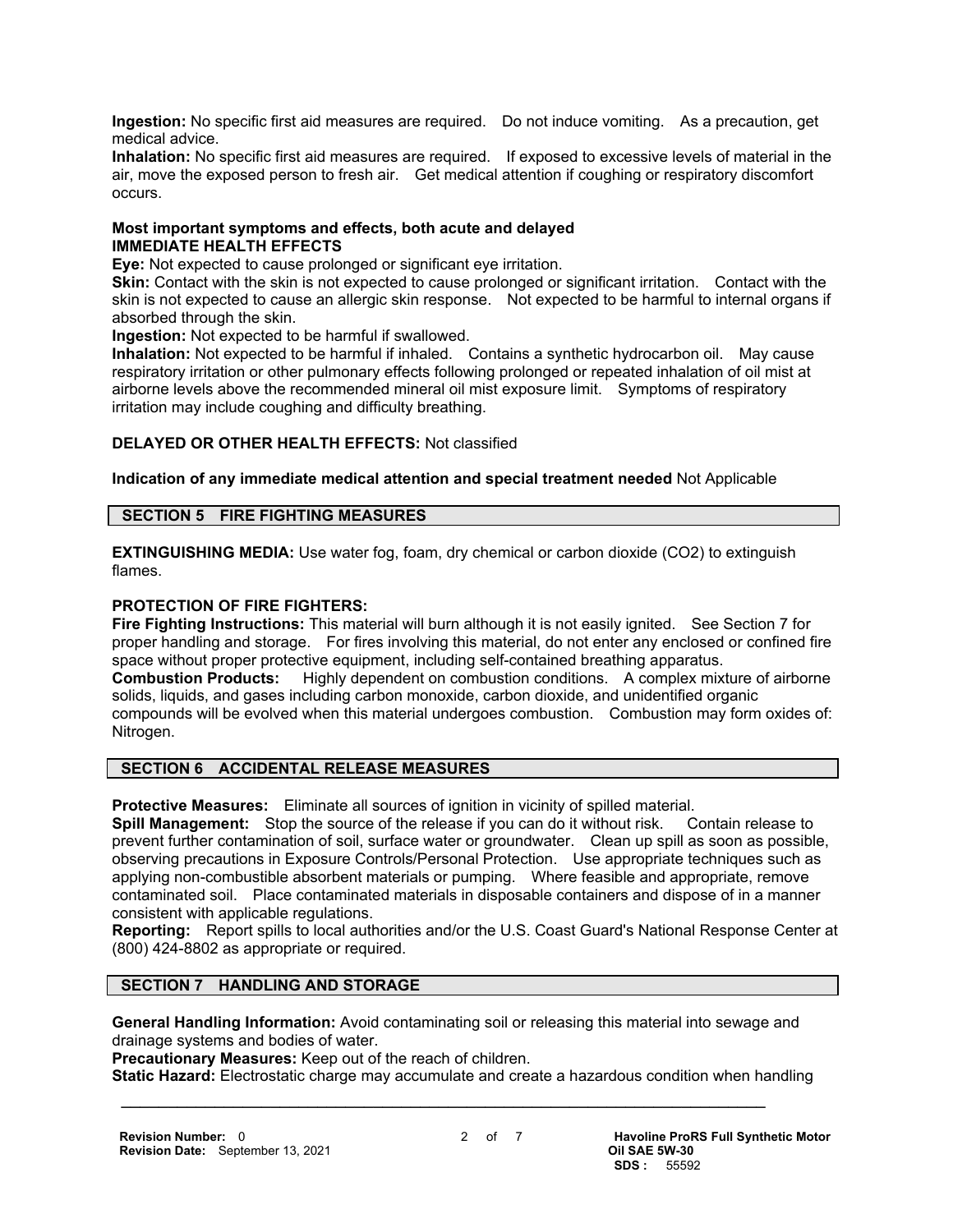this material. To minimize this hazard, bonding and grounding may be necessary but may not, by themselves, be sufficient. Review all operations which have the potential of generating and accumulating an electrostatic charge and/or a flammable atmosphere (including tank and container filling, splash filling, tank cleaning, sampling, gauging, switch loading, filtering, mixing, agitation, and vacuum truck operations) and use appropriate mitigating procedures.

**Container Warnings:** Container is not designed to contain pressure. Do not use pressure to empty container or it may rupture with explosive force. Empty containers retain product residue (solid, liquid, and/or vapor) and can be dangerous. Do not pressurize, cut, weld, braze, solder, drill, grind, or expose such containers to heat, flame, sparks, static electricity, or other sources of ignition. They may explode and cause injury or death. Empty containers should be completely drained, properly closed, and promptly returned to a drum reconditioner or disposed of properly.

#### **SECTION 8 EXPOSURE CONTROLS/PERSONAL PROTECTION**

#### **GENERAL CONSIDERATIONS:**

Consider the potential hazards of this material (see Section 2), applicable exposure limits, job activities, and other substances in the work place when designing engineering controls and selecting personal protective equipment. If engineering controls or work practices are not adequate to prevent exposure to harmful levels of this material, the personal protective equipment listed below is recommended. The user should read and understand all instructions and limitations supplied with the equipment since protection is usually provided for a limited time or under certain circumstances.

#### **ENGINEERING CONTROLS:**

Use in a well-ventilated area.

#### **PERSONAL PROTECTIVE EQUIPMENT**

**Eye/Face Protection:** No special eye protection is normally required. Where splashing is possible, wear safety glasses with side shields as a good safety practice.

**Skin Protection:** No special protective clothing is normally required. Where splashing is possible, select protective clothing depending on operations conducted, physical requirements and other substances in the workplace. Suggested materials for protective gloves include: 4H (PE/EVAL), Nitrile Rubber, Silver Shield, Viton.

**Respiratory Protection:** No respiratory protection is normally required.

If user operations generate an oil mist, determine if airborne concentrations are below the occupational exposure limit for mineral oil mist. If not, wear an approved respirator that provides adequate protection from the measured concentrations of this material. For air-purifying respirators use a particulate cartridge.

Use a positive pressure air-supplying respirator in circumstances where air-purifying respirators may not provide adequate protection.

| Component                                                                  | Agency       | <b>Form</b>           | <b>TWA</b>       | <b>STEL</b>       | Ceiling | <b>Notation</b> |
|----------------------------------------------------------------------------|--------------|-----------------------|------------------|-------------------|---------|-----------------|
| Lubricating oils, petroleum,<br>C20-50, hydrotreated<br>Ineutral oil-based | <b>ACGIH</b> | Inhalable<br>fraction | $5 \text{ mg/m}$ | --                |         |                 |
| Distillates, hydrotreated<br>heavy paraffinic                              | <b>ACGIH</b> | Inhalable<br>fraction | $5 \text{ mg/m}$ |                   |         |                 |
| Distillates, hydrotreated<br>heavy paraffinic                              | <b>ACGIH</b> |                       | $5 \text{ mg/m}$ | $10 \text{ mg/m}$ |         |                 |
| Distillates, hydrotreated<br>heavy paraffinic                              | OSHA Z-1     | Mist                  | $5 \text{ mg/m}$ |                   |         |                 |
| Distillates, hydrotreated<br>heavy paraffinic                              | OSHA Z-1     | --                    | $5 \text{ mg/m}$ |                   |         |                 |

#### **Occupational Exposure Limits:**

Consult local authorities for appropriate values.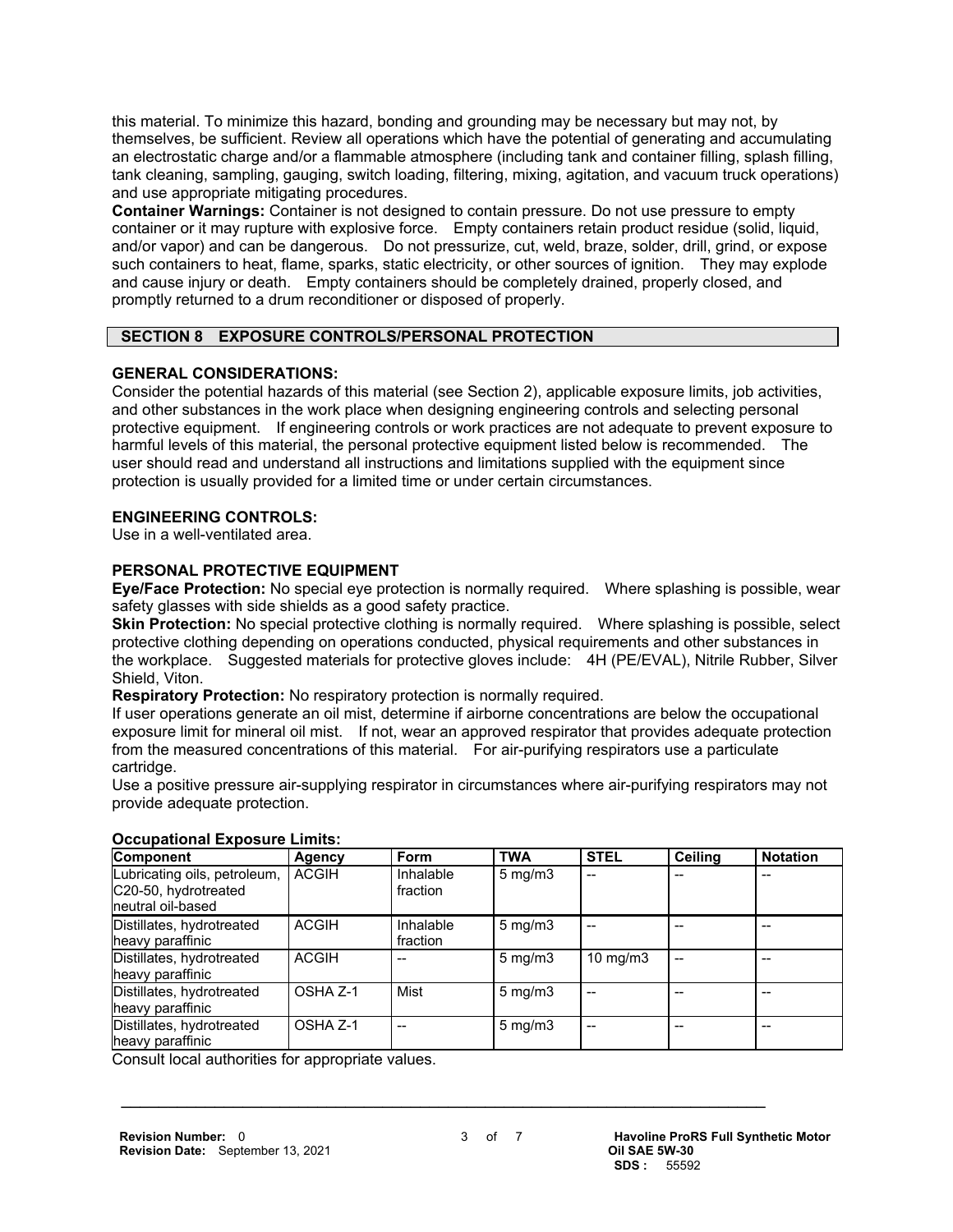#### **SECTION 9 PHYSICAL AND CHEMICAL PROPERTIES**

**Attention: the data below are typical values and do not constitute a specification.**

**Color:** Amber **Physical State:** Liquid **Odor:** Petroleum odor **Odor Threshold:** No data available **pH:** Not Applicable **Vapor Pressure:** No data available **Vapor Density (Air = 1):** No data available **Initial Boiling Point:** No data available **Solubility:** Soluble in hydrocarbons; insoluble in water **Freezing Point:** No data available **Melting Point:** No data available **Density:** 0.8473 kg/l @ 15°C (59°F) (Typical) **Viscosity:** 10.80 mm2/s @ 100°C (212°F) (Typical) **Coefficient of Therm. Expansion / °F:** No data available **Evaporation Rate:** No data available **Decomposition temperature:** No data available **Octanol/Water Partition Coefficient:** No data available

**FLAMMABLE PROPERTIES: Flammability (solid, gas):** Not Applicable

**Flashpoint:** (Cleveland Open Cup) 210 °C (410 °F) (Minimum) **Autoignition:** No data available **Flammability (Explosive) Limits (% by volume in air):** Lower: No data available Upper: No data available

#### **SECTION 10 STABILITY AND REACTIVITY**

**Reactivity:** May react with strong acids or strong oxidizing agents, such as chlorates, nitrates, peroxides, etc.

**Chemical Stability:** This material is considered stable under normal ambient and anticipated storage and handling conditions of temperature and pressure.

**Incompatibility With Other Materials: Not applicable** 

Hazardous Decomposition Products: None known (None expected)

**Hazardous Polymerization:** Hazardous polymerization will not occur.

#### **SECTION 11 TOXICOLOGICAL INFORMATION**

**Information on toxicological effects**

**Serious Eye Damage/Irritation:** The eye irritation hazard is based on evaluation of data for product components.

**Skin Corrosion/Irritation:** The skin irritation hazard is based on evaluation of data for product components.

**Skin Sensitization:** The skin sensitization hazard is based on evaluation of data for product components.

 $\mathcal{L} = \{ \mathcal{L} \mathcal{L} \mathcal{L} \mathcal{L} \mathcal{L} \mathcal{L} \mathcal{L} \mathcal{L} \mathcal{L} \mathcal{L} \mathcal{L} \mathcal{L} \mathcal{L} \mathcal{L} \mathcal{L} \mathcal{L} \mathcal{L} \mathcal{L} \mathcal{L} \mathcal{L} \mathcal{L} \mathcal{L} \mathcal{L} \mathcal{L} \mathcal{L} \mathcal{L} \mathcal{L} \mathcal{L} \mathcal{L} \mathcal{L} \mathcal{L} \mathcal{L} \mathcal{L} \mathcal{L} \mathcal{L} \$ 

**Acute Dermal Toxicity:** The acute dermal toxicity hazard is based on evaluation of data for product components.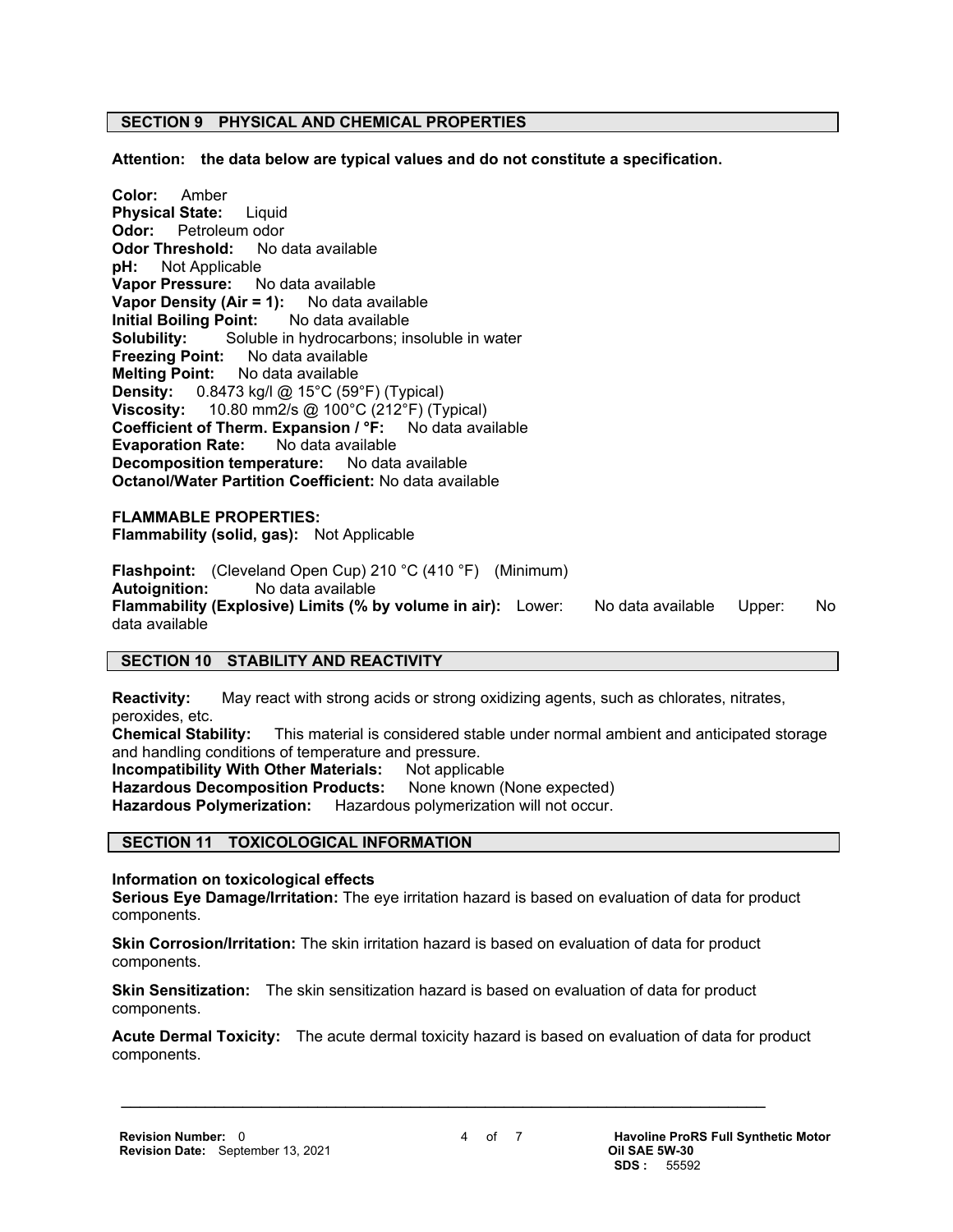**Acute Oral Toxicity:** The acute oral toxicity hazard is based on evaluation of data for product components.

**Acute Inhalation Toxicity:** The acute inhalation toxicity hazard is based on evaluation of data for similar materials or product components.

#### **Acute Toxicity Estimate:** Not Determined

**Germ Cell Mutagenicity:** The hazard evaluation is based on data for components or a similar material.

**Carcinogenicity:** The hazard evaluation is based on data for components or a similar material.

**Reproductive Toxicity:** The hazard evaluation is based on data for components or a similar material.

**Specific Target Organ Toxicity - Single Exposure:** The hazard evaluation is based on data for components or a similar material.

**Specific Target Organ Toxicity - Repeated Exposure:** The hazard evaluation is based on data for components or a similar material.

#### **ADDITIONAL TOXICOLOGY INFORMATION:**

 During use in engines, contamination of oil with low levels of cancer-causing combustion products occurs. Used motor oils have been shown to cause skin cancer in mice following repeated application and continuous exposure. Brief or intermittent skin contact with used motor oil is not expected to have serious effects in humans if the oil is thoroughly removed by washing with soap and water.

#### **SECTION 12 ECOLOGICAL INFORMATION**

#### **ECOTOXICITY**

This material is not expected to be harmful to aquatic organisms. The product has not been tested. The statement has been derived from the properties of the individual components.

#### **MOBILITY**

No data available.

#### **PERSISTENCE AND DEGRADABILITY**

This material is not expected to be readily biodegradable. The product has not been tested. The statement has been derived from the properties of the individual components.

#### **POTENTIAL TO BIOACCUMULATE**

Bioconcentration Factor: No data available. Octanol/Water Partition Coefficient: No data available

#### **SECTION 13 DISPOSAL CONSIDERATIONS**

Use material for its intended purpose or recycle if possible. Oil collection services are available for used oil recycling or disposal. Place contaminated materials in containers and dispose of in a manner consistent with applicable regulations. Contact your sales representative or local environmental or health authorities for approved disposal or recycling methods.

#### **SECTION 14 TRANSPORT INFORMATION**

The description shown may not apply to all shipping situations. Consult 49CFR, or appropriate Dangerous Goods Regulations, for additional description requirements (e.g., technical name) and mode-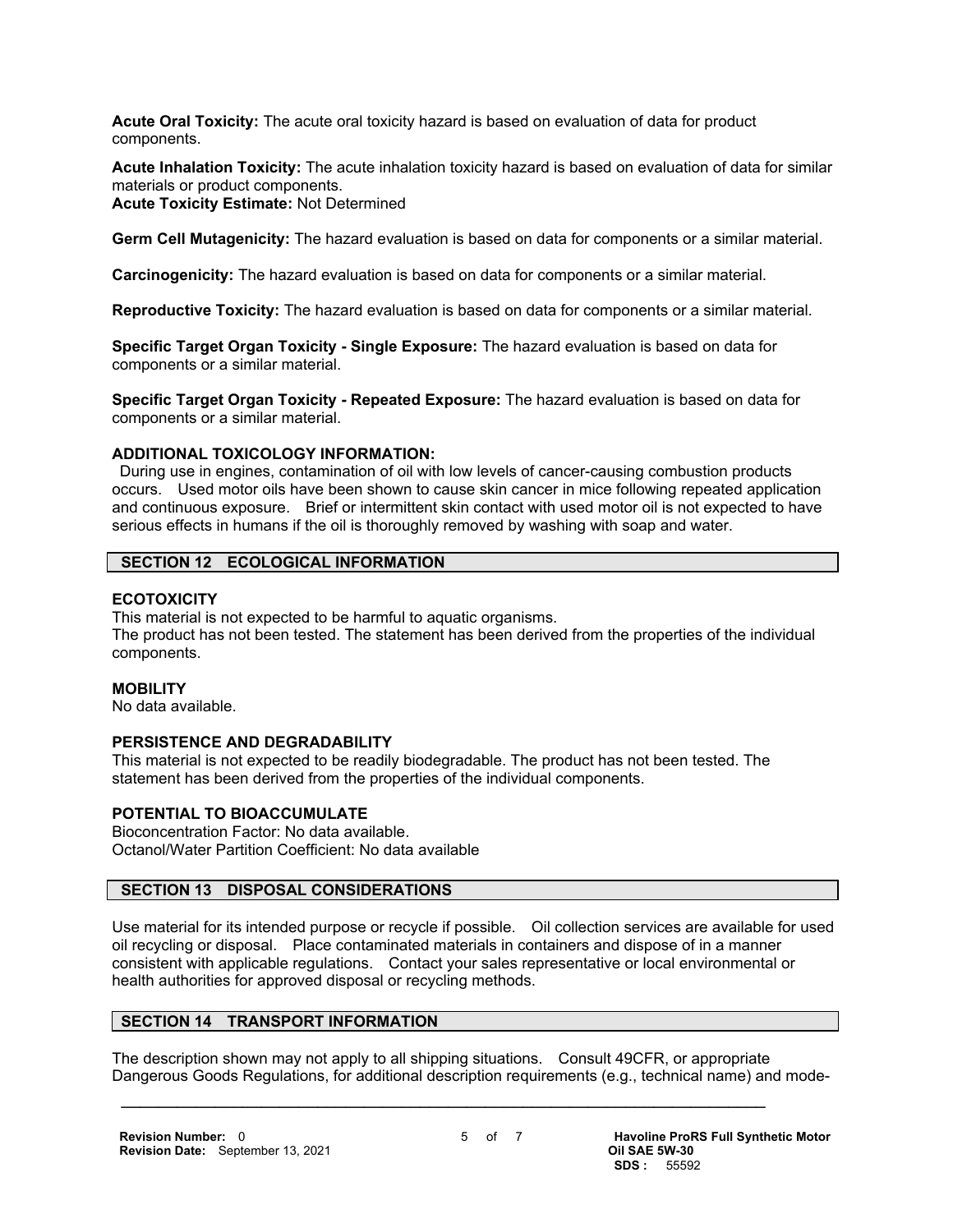specific or quantity-specific shipping requirements.

**DOT Shipping Description:** NOT REGULATED AS HAZARDOUS MATERIAL UNDER 49 CFR

**IMO/IMDG Shipping Description:** NOT REGULATED AS DANGEROUS GOODS FOR TRANSPORT UNDER THE IMDG CODE

**ICAO/IATA Shipping Description:** NOT REGULATED AS DANGEROUS GOODS FOR TRANSPORT UNDER ICAO

**Transport in bulk according to Annex II of MARPOL 73/78 and the IBC code:** Not applicable

#### **SECTION 15 REGULATORY INFORMATION**

#### **EPCRA 311/312 CATEGORIES:** Not applicable

### **REGULATORY LISTS SEARCHED:**

| 01-1=IARC Group 1    | 05=MA RTK        |
|----------------------|------------------|
| 01-2A=IARC Group 2A  | 06=NJ RTK        |
| 01-2B=IARC Group 2B  | 07=PA RTK        |
| 02=NTP Carcinogen    | $08-1=TSCA 5(e)$ |
| 03=EPCRA 313         | 08-2=TSCA 12(b)  |
| 04=CA Proposition 65 |                  |

The following components of this material are found on the regulatory lists indicated. Distillates, hydrotreated heavy paraffinic 06, 07

#### **CHEMICAL INVENTORIES:**

All components comply with the following chemical inventory requirements: AIIC (Australia), DSL (Canada), ENCS (Japan), KECI (Korea), NZIoC (New Zealand), PICCS (Philippines), TCSI (Taiwan), TSCA (United States).

One or more components is listed on ELINCS (European Union). All other components are listed or exempted from listing on EINECS.

#### **NEW JERSEY RTK CLASSIFICATION:**

Under the New Jersey Right-to-Know Act L. 1983 Chapter 315 N.J.S.A. 34:5A-1 et. seq., the product is to be identified as follows: PETROLEUM OIL (Motor oil)

#### **SECTION 16 OTHER INFORMATION**

**NFPA RATINGS:** Health: 0 Flammability: 1 Reactivity: 0

HMIS RATINGS: Health: 0 Flammability: 1 Reactivity: 0 (0-Least, 1-Slight, 2-Moderate, 3-High, 4-Extreme, PPE:- Personal Protection Equipment Index recommendation, \*- Chronic Effect Indicator). These values are obtained using the guidelines or published evaluations prepared by the National Fire Protection Association (NFPA) or the National Paint and Coating Association (for HMIS ratings).

**REVISION STATEMENT:** This is a new Safety Data Sheet. No revision information